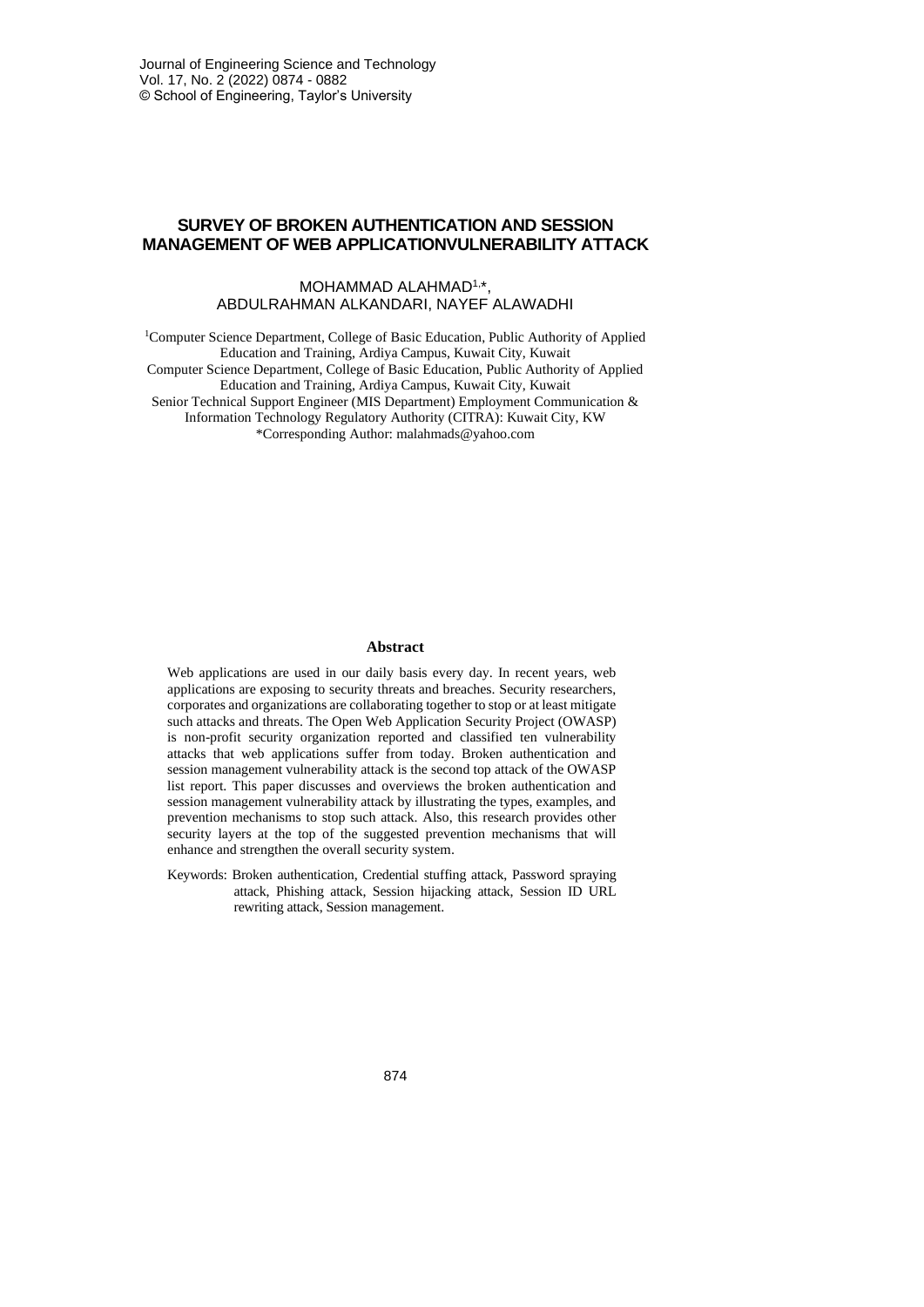### **1. Introduction**

Roughly, 4.66 billion people use Internet of 2021 year and that forms 60% of world total population "7.83 billion". In the past year, 319 million users have joined the Internet which means 875,000 users joining every day. In fact, 7% Internet users are increasing annually but this percentage is increasing since online economy is getting larger every year. Another interesting fact is that Internet users spend 7 hours averagely every day. Adding all these facts together, the worlds Internet users spend more than 1.3 billion years of human time online until 2021 year [1]. These daily mass data traveling over the Internet via web applications required security protection(s) to ensure its integrity from end-to-end users. Internet crime complaint center or simply IC3 reported the amount of monetary damage caused by cybercrimes from 2001 until 2020 as shown in Fig. 1.



### **Fig. 1. Amount of monetary of damages caused by cybercrimes from 2001 until 2020 reported to IC3 [1].**

As shown in Fig. 1, the tremendous amount of monetary of damages caused by cybercrimes is increasing rapidly over the last 20 years due to the vulnerabilities of computer systems and web applications. In 2020, the monetary damage reached 4.2 million dollars caused by cybercrimes. And that reflects the size of the problem and the great threat suffered by computer systems and web applications.

Today, web application vulnerability attacks attracted security researchers, communities, organizations, and companies due to the urgent need to stop or at least mitigate such attacks. The Open Web Application Security Project or simply OWASP is a non-profit organization established in 2001 to produce articles, documentations, and tools to improve the security level of web applications. OWASP created a report in 2017 which contain the top 10 vulnerability attacks of web applications. Over 500 organizations and individual contributors collaborated to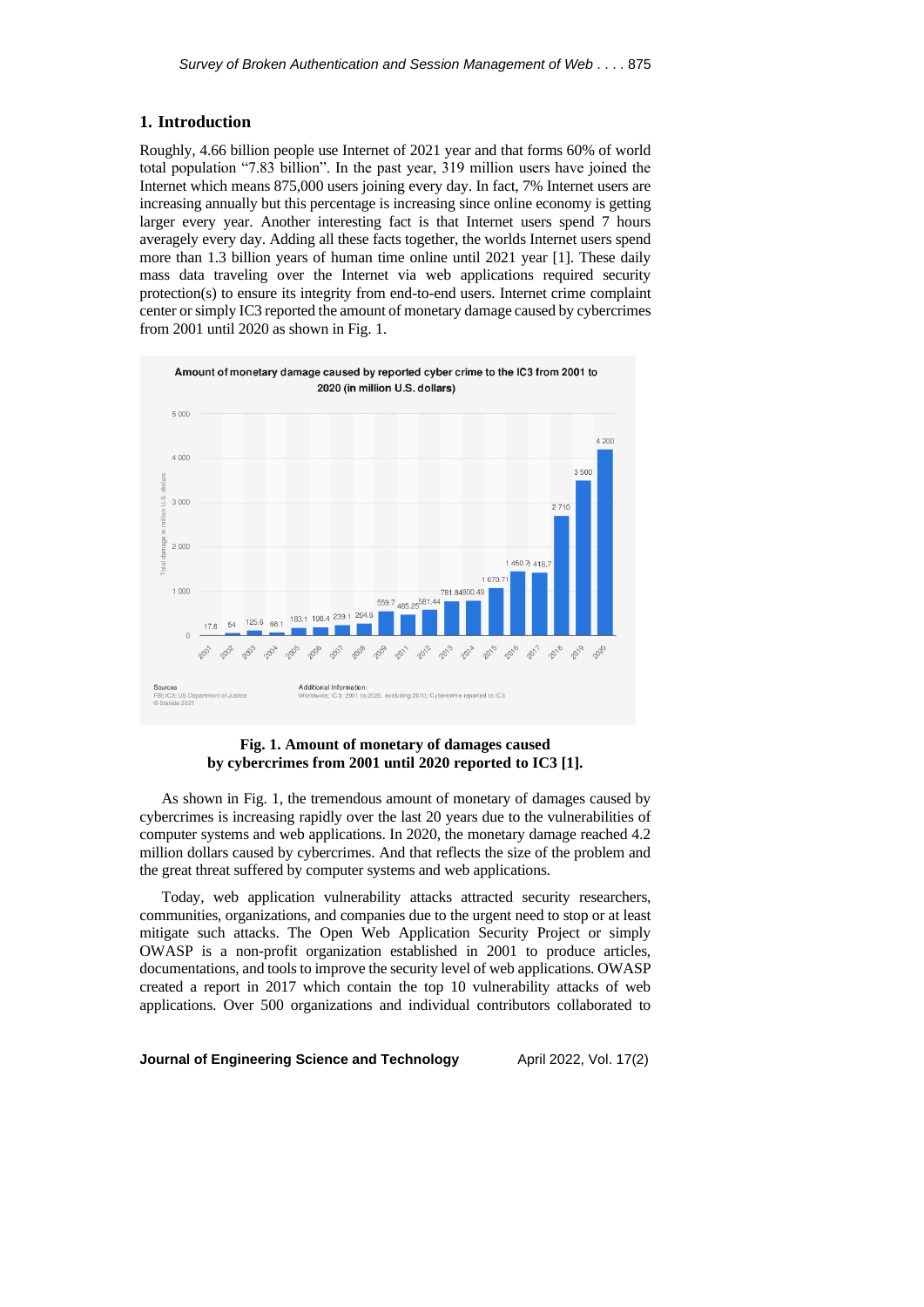produce OWASP 2017 report. Based on OWASP industry survey and security experts' submissions, OWASP categorized the 10 most critical web application vulnerability attacks. These web application vulnerability attacks are injection, broken authentication and session management, sensitive data exposure, XML External Entities (XXE), broken access control, security misconfiguration, Cross-Site Scripting (XSS), insecure deserialization, using components with known vulnerabilities and insufficient logging & monitoring.

Broken authentication and session management is the second top vulnerability attack of the OWASP 2017 risk web applications. Broken authentication is an umbrella term that consists of more than one vulnerability that attackers use to impersonate a legitimate user identity as shown in Fig.



#### **Fig. 2. General broken authentication and session management [1].**

Generally, broken authentication and session management is divided into 6 steps as follows:

- i. The attacker sends a request to the targeted website by guessing credentials of a legitimate user from her/his device.
- ii. The website which is installed into a server sends the requested information of step 1 to the database.
- iii. The database verifies the username and the password sent by the attacker
- iv. It responses back to the server confirming the information validity.
- v. The server sends back a response to the attacker instantiating a new session.
- vi. Now, the attacker can access the database directly impersonating the legitimate user identity.

This paper analysed broken authentication and session management vulnerability attack. The analysis consists of the types, examples and how to prevent broken authentication and session management vulnerability attack. This paper is organized in six sections. Introduction and literature review are discussed in section one and two respectively. Diagnoses of broken authentication and session management vulnerability attack is explained in section three. While types, examples and prevention mechanisms of broken authentication and session management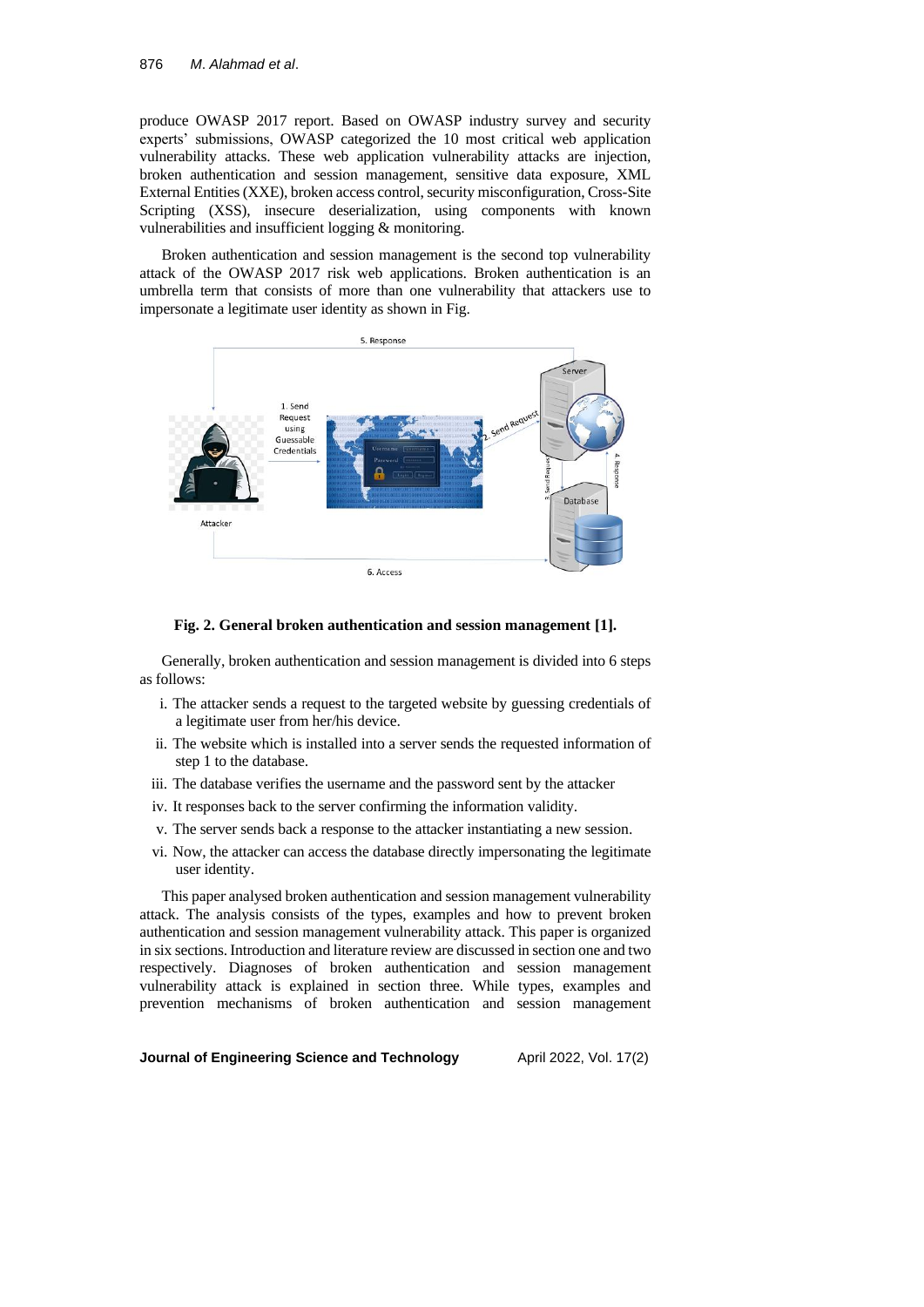vulnerability attack is described in section four. Finally, the paper conclusion is illustrated in section five.

### **2. Literature Review**

There have been some research papers that conducted web application vulnerabilities. OWASP 2017 [2] reported the top ten vulnerabilities attack on web applications based on studies performed on industries and security experts to raise the awareness among developers, security communities and companies. Also, individual studies on some of OWASP 2017 top ten vulnerabilities attack report elaborated such as SQLi, Inclusion Attack [3], XSS, Brute Forcing Attack [4] and Insecure Cryptographic Storage [5] where authors suggested recommendations and countermeasures to stop suck attacks. Atashzar et al. [6] presented a survey of some critical web application vulnerabilities, hacking tools and some approaches to develop the security level of web applications and websites as well. Also, a survey is performed on 110 websites by Deepa and Thilagam [7] to detect the existence web application vulnerabilities. While Rexha et al. [8] concluded three main reasons of web vulnerability attacks: lack of experience, lack of knowledge in web security programming and neglecting of using encryption methods.

Few research papers studied broken authentication and session management attack in recent years. Al-Khurafi and Al-Ahmad [9] suggested some guidelines for developers to follow to secure the web application after analysing a code problem level of application layer and its weaknesses. While Huluka and Popov [10] explored the employment of Root Cause Analysis (RCA) in session management and broken authentication vulnerabilities to improve security level of web application. They were able to identify 11 root causes by session management vulnerabilities and 9 root causes by broken authentication vulnerabilities. Also, they suggested some effective solutions to mitigate recurrence of attacks in web applications. Murphey [11] defined session management attack and how to stop them. Also, they showed how to implement good session management using holistic defence-in-depth approach. Nagpal et al. [12] discussed a case study of a broken authentication and session management of a web application, i.e., Bangladesh web applications. Their study included a manual penetration test to examine the security weakness of their web applications and it showed the high impact of such attack.

## **3. Broken Authentication and Session Management**

Broken authentication is an attack performed by an attacker to impersonate a user identity on online services and web applications. Authentication is broken when the attacker able to compromise a user password, session token and a user information identity. Specifically, broken authentication refers to weakness in two areas: session management and credential management. Session management and credential management considered broken authentication because an attacker can hijack a session ID or steal a user credential. After entering a valid user credentials "could be a legitimate user or an attacker" in a web application, a request will be sent from website to the web server of that application as shown in Fig. 1. The web server sends a query to its database to verify the username and the password entered by that user. Once the user credentials are matched with the record in the database and validated, a session will be established between the user and the web application with a specific unique ID. This allows the web application securely and easily to communicate with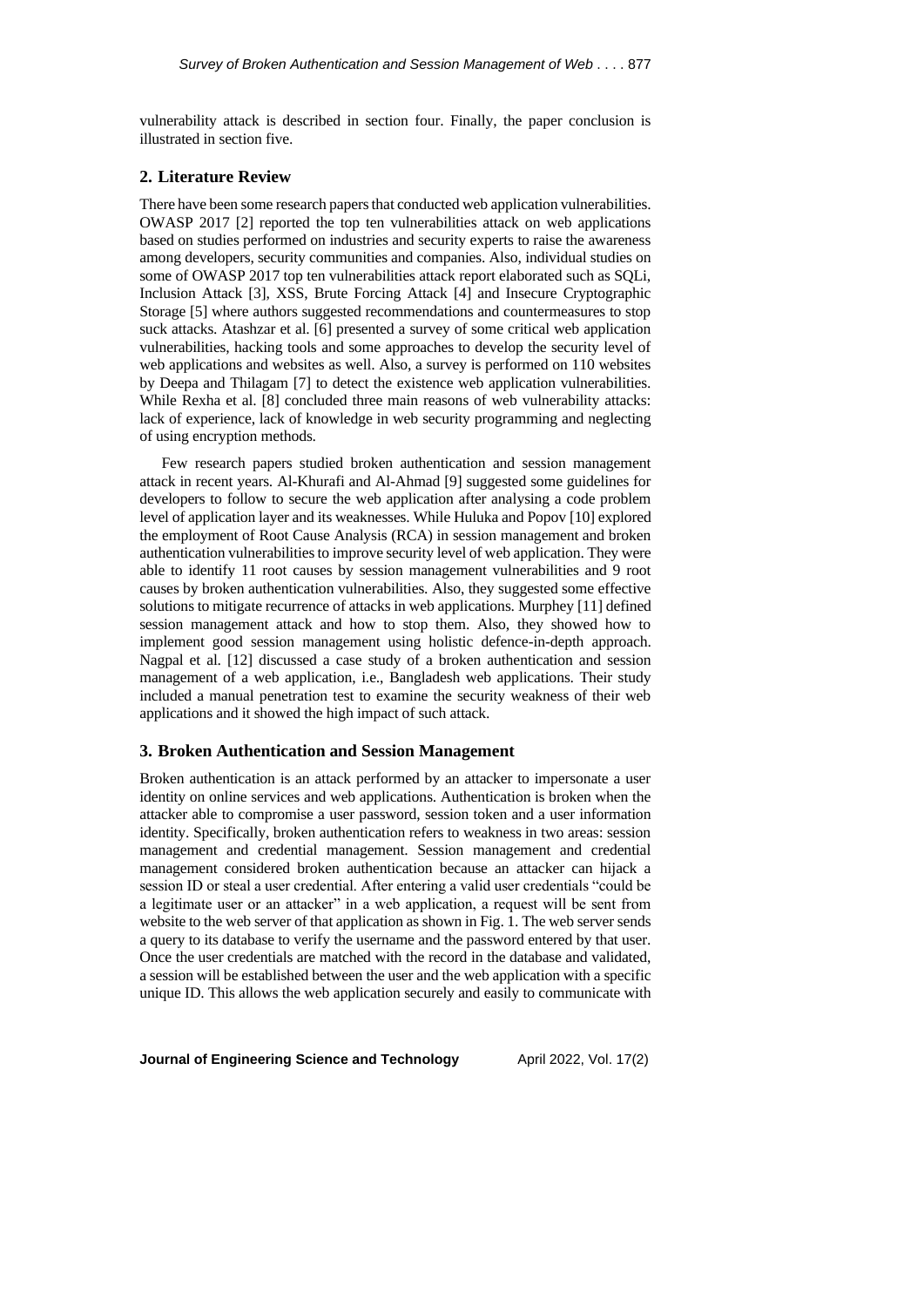the user as he/she move through the website. These commonly session IDs take the form of cookies and URL parameters. Based on the system administrator, the user who access that web application database will be granted privileges for getting some services of that web application. Also, a certain duration of time of the session established between the user and the web application server should be specified by the system administrator. In fact, browsers store the user credentials in an authentication cookie so the session will remain continue operating once its time duration expired by sending all the information to the server side. As a result, session management concerns how the system administrator defined the session duration. For example, how long for a session last before the automatically log out the use, or how is the IP address is linked with a session ID, and how is the administrator revoke a session ID.

Broken authentication occurred due the poor implementation of identity and access control. System administrator can diagnose broken authentication weaknesses if the web application:

- i. Permits brute force attacks
- ii. Permits credential stuffing attack
- iii. User credentials are not encrypted when stored inside the web server
- iv. Permits weak passwords
- v. Do not rotate session ID after successful login
- vi. Exposed to URLs rewriting
- vii. Vulnerable to session fixation attack
- viii. Uses public unencrypted connections to send password, credentials and session ID over them.

## **4. Types and Examples of Broken Authentication Attack**

As stated earlier, session managements and credential managements weaknesses are both classified as a broken authentication vulnerability attack.

## **4.1.Session management attacks**

Session managements attacks are classified into five vulnerability attacks as follows [2]:

## **4.1.1. Session hijacking attack**

Session hijacking occurs when a verified session ID used by an attacker to impersonate a legitimate user identity. The simplest example of session hijacking attack is when a user login into his account using a public computer then he forgets to logout and walked away, then, an attacker can use the same public computer continuing the usage of that user account using the same session ID. Another example of session hijacking attack occurs when an attacker uses a session cookie, he stole to impersonate a legitimate user identity. In fact, the attacker doesn't need to find out the username and the password of that user, only the attacker needs the session cookie that contain all information required to login to the web application server. For example, an attacker might use XSS attack for session hijacking, the code might send the session key to the attacker's own website, for instance: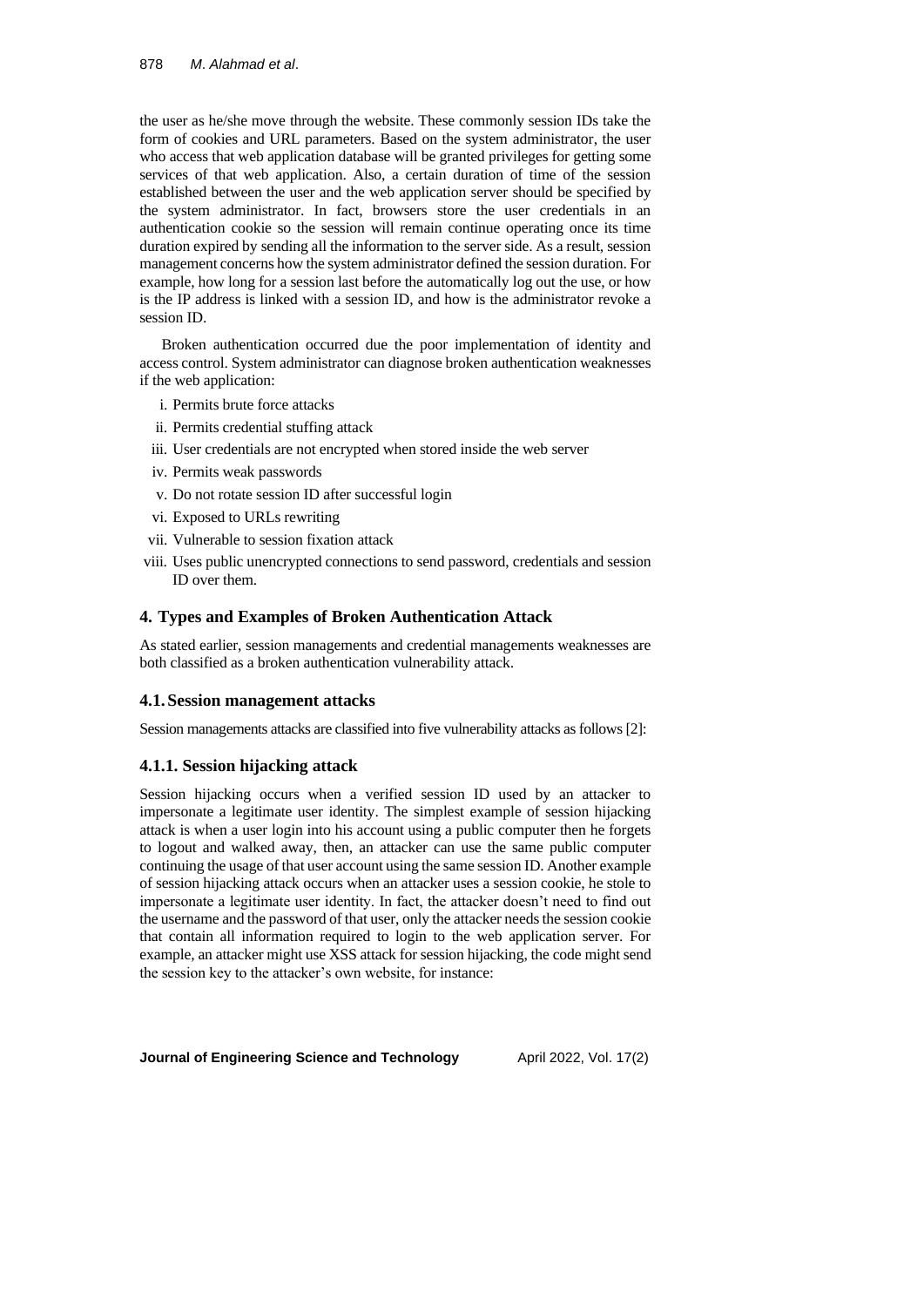http://www.TrustedSearchEngine.com/search?<script>location.href='http://www .SecretVillainSite.com/hijacker.php?cookie='+document.cookie;</script>

This code will read the current session cookie and send it to the attacker website by setting the location of the browser using location [13].

**Prevention.** Developers and administrator can minimize the session hijacking attack risk by

- 1. Using HTTPS to ensure encryption of all messages on session traffic.
- 2. Setting the HttpOnly attribute using Set-Cookie HTTP header to prevent XSS attack and accessing cookie session from client side.
- 3. Validating all incoming data.
- 4. Rotating and regenerating of session ID after successful login.

### **4.1.2. Session ID URL rewriting attack**

Some browsers reject and do not accept cookie, which makes the session tracking impossible. Instead, session ID URL rewriting provides an alternative tracking solution. URL rewriting involves of rewriting session ID into a hyperlink instead of a session cookie that the user servlet sends back to the browser. Then, the server will extract the session ID from the hyperlink URL address. At this stage, an attacker can intercept the transferred hyperlink and extracts the session ID of the legitimate user. Figure 3 shows an example of a session ID URL rewriting attack.





Prevention. Developers and administrator can minimize the session ID URL rewriting attack risk by:

- i. Using cookies generated by secure session manager.
- ii. Invalidating after logout or idle.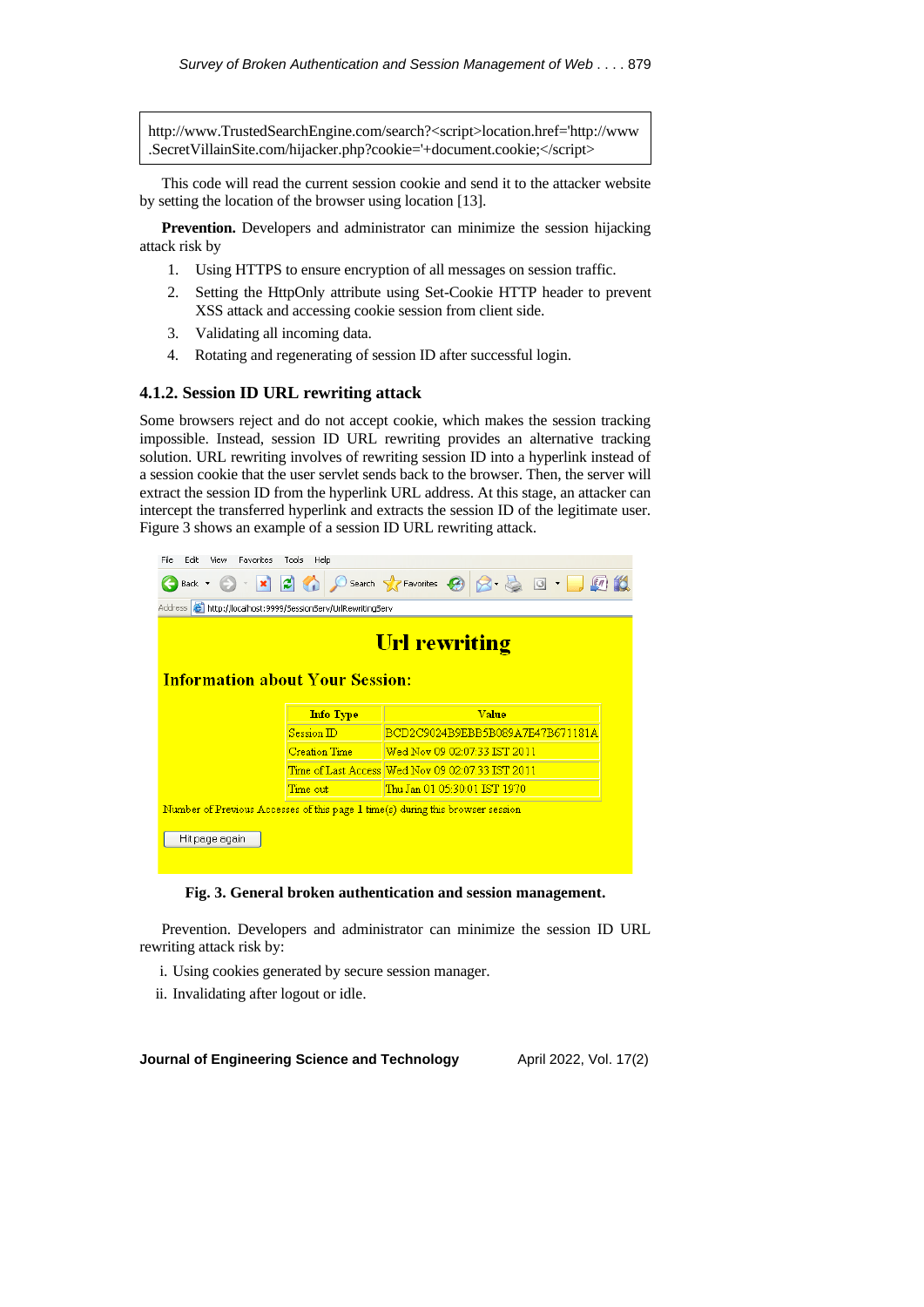iii. Setting absolute timeout for sessions.

# **4.1.3. Credential stuffing attack**

Using a known list of passwords is a common attack performed by attackers. Also, some attackers have an access of a database that contains unencrypted usernames and passwords. These two types called credential stuffing attack. Attackers uses these compromised credentials to gain access to other online accounts for legitimate users since most of Internet users' setup predictable and reuse the same passwords for their online accounts.

Prevention. Developers and administrator can minimize the credential stuffing attack risk by

- Not setting up the account with the default credentials or mainly for administrators.
- Implementing weak password check system to avoid users to choose predictable or weak passwords and avoid the highest 1000 worst passwords
- Limiting or delaying the failed login attempts and alert the system administrator when suck attack is attempted or detected.

# **4.1.4. Password spraying attack**

A 2019 survey report by the UK's National Cyber Security Centre (NCSC) found 23.3 million users set "123456" as their password. While other millions use common password for example, sport names, their kids' names, their birthdays and so on [14]. Password spraying is a type of brute force attack keep trying these common passwords in a database server to gain an access of legitimate user accounts. But usually, the server will block the attacker IP address after several failed login attempts. Consequently, attackers could try to same password on several accounts rather than one single user account.

Prevention. Developers and administrator can minimize the password spraying attack risk by:

- i. Enforcing a complex long password required by the web application server.
- ii. Maintaining a regular awareness lectures for the company employee.
- iii. Installing multi-factor authentication.

# **4.1.5. Phishing attack**

Phishing attacks happen when attackers send "phishing" emails to users asking them their login credentials pretending to be from a trusted source [15]. While spear phishing attack is an attack technique aimed to specific target by manipulating someone emotions based on their personal information. For example, an attacker sends an email to the victim containing malicious link with subject "picture of your sister" and it is more effective if he included his sister' name. The 2020 CrordStrike Services report found 35% successful network breaches by spear phishing attack, specifically, 19% used attachments, 15% malicious links [16]. By now, corporates and organizations are more familiar with phishing attacks by warning their employees and customers from such attack.

Prevention. Developers and administrator can minimize the phishing attack risk by: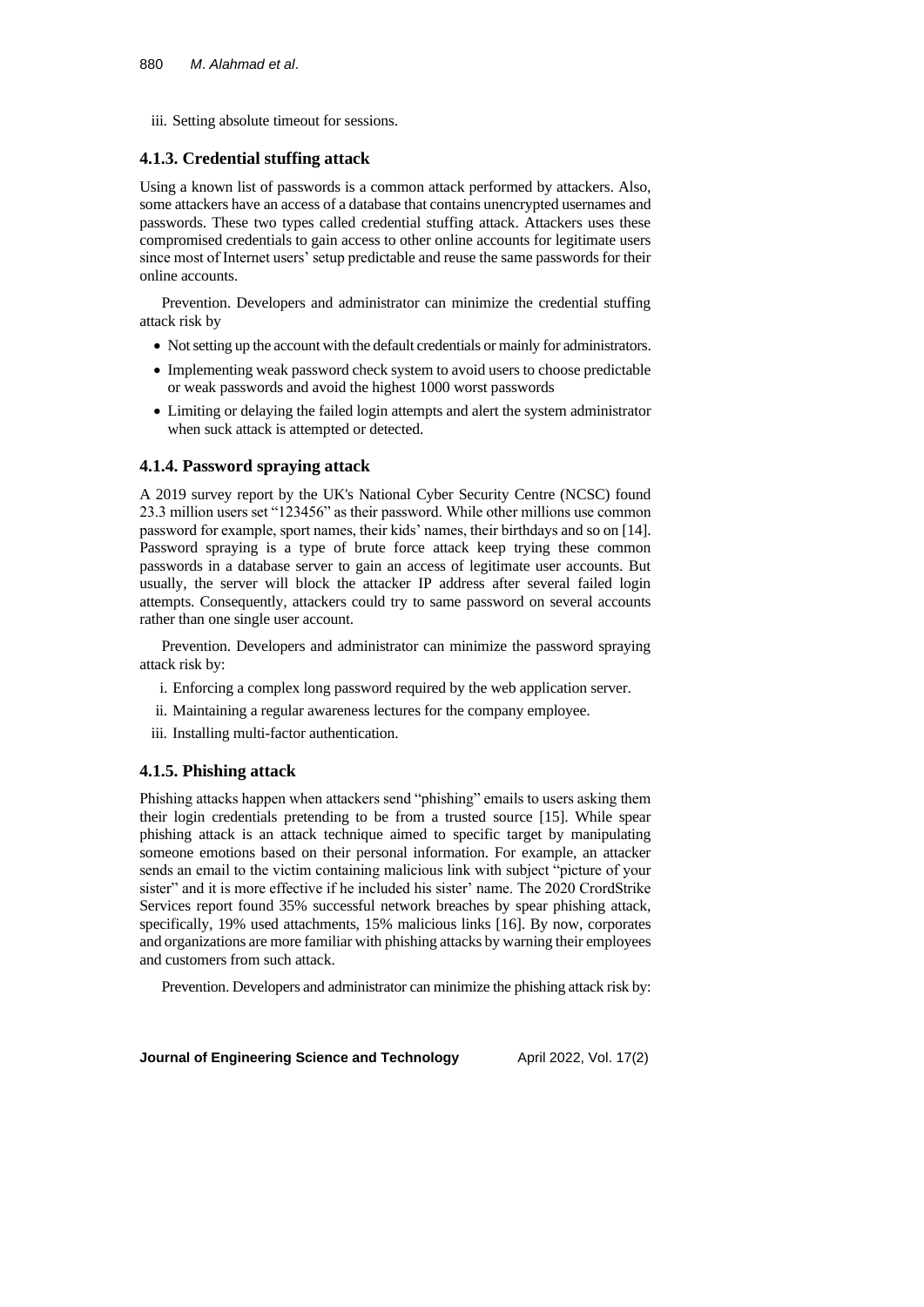- i. Educating employees and customers not to open suspicious email from untrusted source
- ii. Deploying a web filter to block malicious websites by network administrators
- iii. Not to share credentials with others.

#### **5.Conclusions**

Web applications are becoming more and more valuable to attackers since they are increasing rapidly in the recent years. OWASP 2017 report classified the top ten vulnerability attacks and risks of web applications. Broken authentication and session management attack is ranked number two attack on the latest OWASP 2017 report. This paper discussed and explained the types, examples and prevention mechanisms of broken authentication and session management of web application vulnerability attack. At the top of the stated prevention mechanisms, developers and network administrators are required to deploy and configure multi-factor authentication (MFA) devices. MFA devices add on another security layer to the web application network. Technically, it reduces fraud and identity theft. Indeed, web application administrators in need to follow the latest security report of a non- profit organization such as OWASP 2017 report to update their systems with the needed security batches.

### **References**

- 1. Kemp, S. (2021). Digital 2021: global overview report. Retrieved April 4, 2021, from https://datareportal.com.
- 2. Open Web Application Security Project (OWASP). (2017). OWASP Top 10- 2017. The Ten Most Critical Web Application Security Risks. Retrieved April 8, 2021, from https://owasp.org.
- 3. Ami, P.V.; and Malav, S.C. (2013). Top five dangerous security risks over web application. *International Journal of Emerging Trends and Technology in Computer Science*, 2(1), 41-43.
- 4. Petsios, T.; Kemerlis, V.P.; Polychronakis, M.; and Keromytis, A.D. (2015). Dynaguard: armoring canary-based protections against brute-force attacks. 31*st Annual Computer Security Applications Conference*, Los Angeles , USA, 351-360.
- 5. Kaaniche, N.; and Laurent, M.; (2017). Data security and privacy preservation in cloud storage environments based on cryptographic mechanisms. *Computer Communications*, 111, 120-141.
- 6. Atashzar, H.; Torkaman, A.; Bahrololum, M.; and Tadayon, M.H. (2011). A survey on web application vulnerabilities and countermeasures. 6 *th International Conference on Computer Sciences and Convergence Information Technology* (*ICCIT*), Seogwipo, Korea (South), 647-652.
- 7. Deepa, G.; and Thilagam, P.S. (2016). Securing web applications from injection and logic vulnerabilities: Approaches and challenges. *Information and Software Technology*, 74, 160-180.
- 8. Rexha, B.; Halili, A.; Rrmoku, K.; and Imeraj, D. (2015). Impact of secure programming on web application vulnerabilities. *International Conference on Computer Graphics*, *Vision and Information Security* (*CGVIS*), Bhubaneswar, India 61-66.